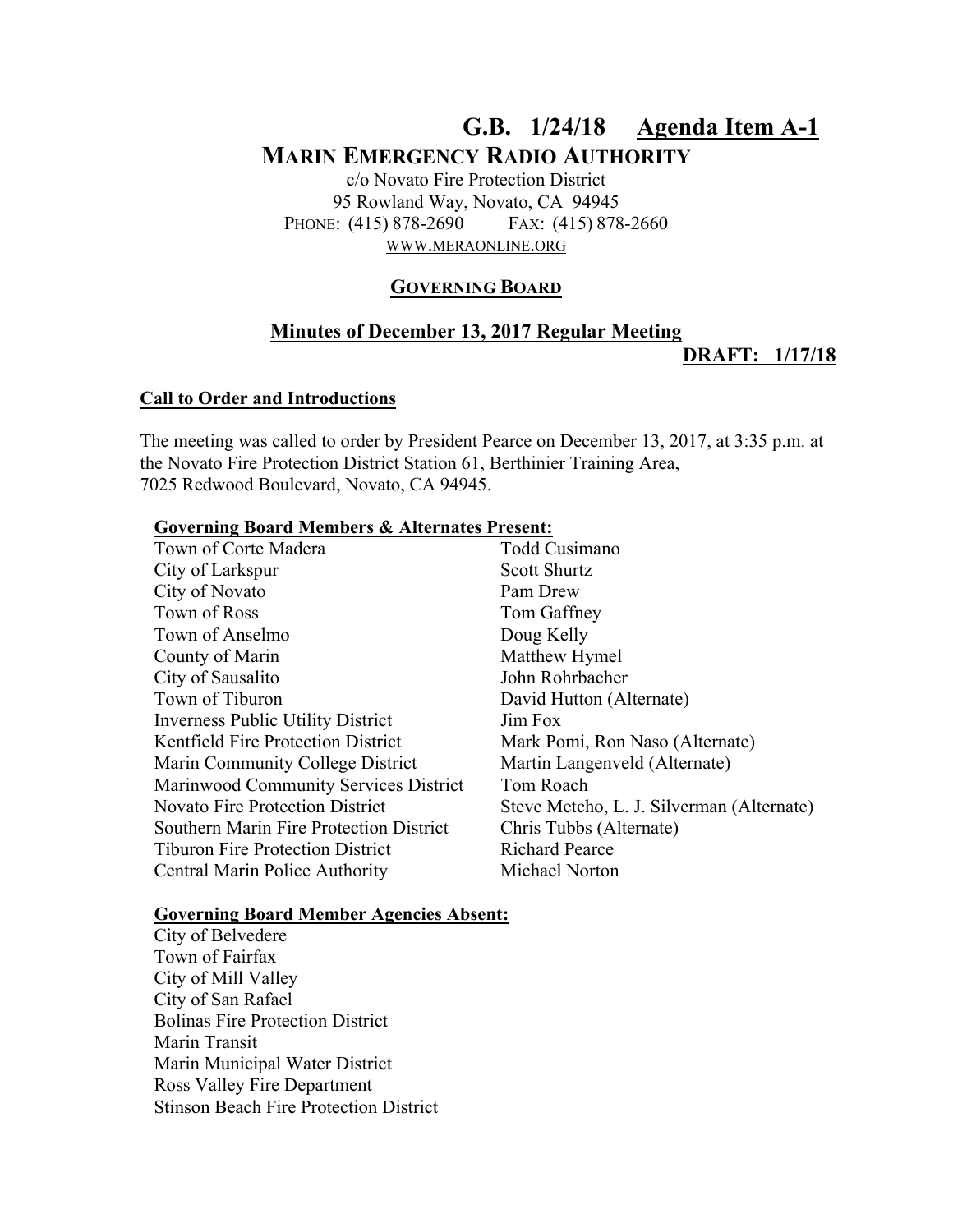MERA Governing Board Minutes of December 13, 2017, Meeting Page 2

| <b>Staff Present:</b>               |                      |
|-------------------------------------|----------------------|
| <b>MERA Executive Officer</b>       | Maureen Cassingham   |
| <b>MERA General Counsel</b>         | Trisha Ortiz         |
| <b>MERA Operations Officer</b>      | Ernest Klock         |
| Marin County DPW Communications     | <b>Richard Chuck</b> |
| <b>Engineering Services Manager</b> |                      |
| <b>Recording Secretary</b>          | Lauren Pallas        |
|                                     |                      |

#### **Guests Present:**

Federal Engineering Project Manager Denis Marin

Pearce welcomed Klock as MERA's new Operations Officer, stating his appreciation for acceptance of this important role. Pearce recognized the challenge of dealing with the competing interests of the County, Motorola, and others, noting Klock was up to the task of managing the Next Gen Project.

Self-introductions followed.

# A. Consent Calendar

All matters on the Consent Calendar are to be approved with one motion unless a Member of the Governing Board or the public requests that separate action be taken on a specific item:

- 1) Minutes from November 29, 2017 Governing Board Special Meeting
- 2) Proposed CY2018 Agreement for Management and Administrative Services with Regional Government Services (RGS) for MERA Executive Officer and Proposed 2018 Executive Officer Work Plan
- 3) 2017 Annual Progress Report on Authority Operations and Activities
- 4) MERA 2017 Auditor Communication with Governing Board and FY16-17 Audited Financial Statements and Auditors' Report.
- 5) Report No. 62 on Strategic Plan Implementation.

*M/S/P Tubbs/Metcho to approve Consent Calendar Items 1-5 as presented.* 

AYES: All NAYS: None ABSTENTIONS: None Motion carried.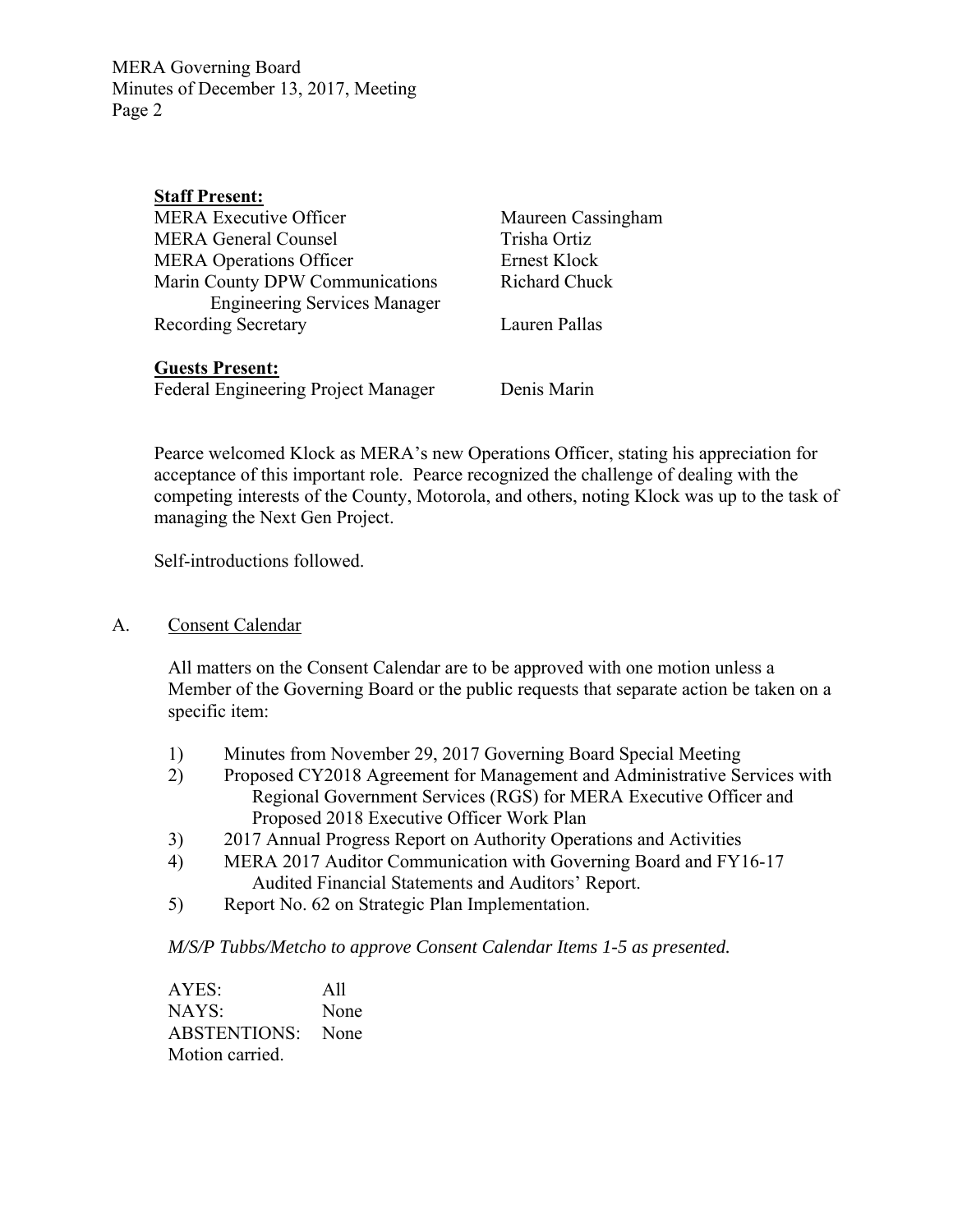## B. Executive Officer's Report – (Cassingham)

## 1) Report No. 35 on Next Gen System Project – (Jeffries/Klock)

In Jeffries' absence, Klock reported on the second upcoming RPC meeting where MERA's application will be reviewed. The November 9 RPC meeting did not have a quorum and there was insufficient time to review our application. He said over the last month, staff has been actively working with the RPC members about possible channel interference and addressing their questions. He feels the application is strong and they have had good feedback from the Committee Chair. While we are hoping for approval tomorrow, if not, we will get formal input on how to adjust our signals or make tower site changes. He expressed his hope for approval and felt positive about it.

Klock said the RPC meeting is at 1:00 p.m. tomorrow at CHP Headquarters in Sacramento. He said he, Cassingham, and others would be in attendance. Gaffney asked what action we are seeking. Klock said this is to approve the frequency licenses for the Next Gen System. The RPC takes into account adjacent channel interference. Gaffney said he thought the feedback was that we couldn't run our channels at 100% power. Klock said we have a defensible design which shows the interference contours, which are in El Dorado and Monterey Counties. Adjacent channel interference with San Francisco and Contra Costa are at issue; however, Next Gen is not on those same channels. He added that the feedback we are getting is that their concerns are not valid.

Klock said tomorrow's meeting will permit the Committee Chair to further discuss and address any interference concerns. The power levels and contours presented in our application, along with the number of sites and channels shown, constitute a defensible and approvable application. In response to Kelly's question about the System being at 100% power, Klock said Spectrum experts would be present to address this. Cusimano confirmed with Klock we have a defensible application and asked if we have addressed known concerns. Klock said any concerns beyond interference should not be vetted in this forum and that Next Gen has an approved frequency allocation that operates within regular ranges and does not impact or interfere with other systems.

Klock added that it is the job of the Committee Chair to get application approval and staff has been working with him, stressing we are within our allocation and this is an approvable application. It is a matter of him being able to manage the other competing inputs to achieve this outcome. Cusimano asked if this process could turn into month-to-month considerations. Klock said he feels positive about approval tomorrow, with worst case requiring some adjustments that could include deletion of a site, antenna angle, and power output adjustments. The whole Motorola and Spectrum team will be present to address questions as they come up to get approval.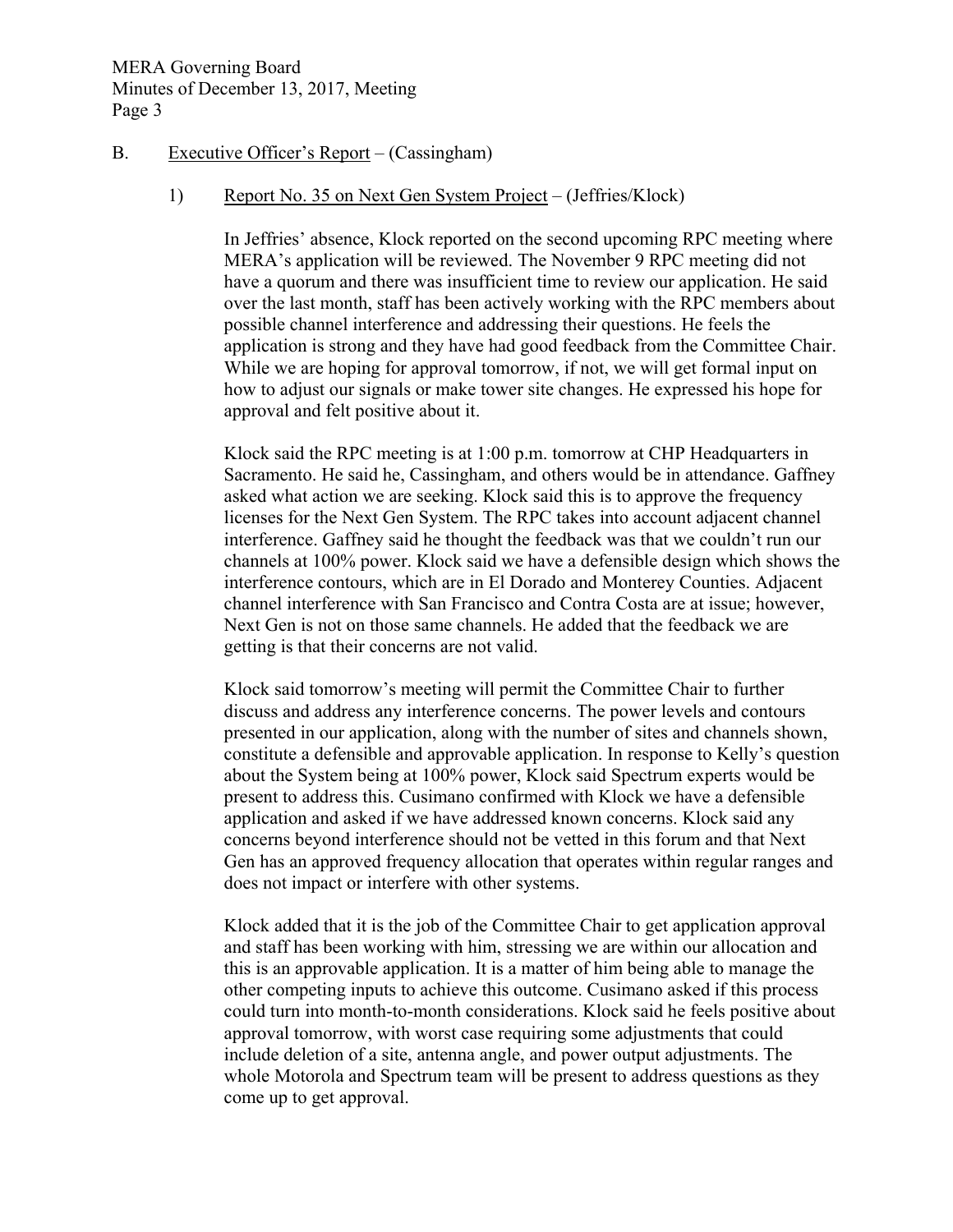Pearce asked about the question as to why we need so many pairs. Klock said this matter has not been resolved. He said Contra Costa is seeking to take some of these channels, which have been formally allocated for Next Gen. They asked for a presentation of growth curves for the lifespan of the system to confirm utilization and justify the number of channels. He does not expect this matter to come up because we are within our allocation. Cassingham asked, if there were tweaks tomorrow, the application would have to go to the January meeting. Klock confirmed that this would be the case.

Kelly asked that a copy of the application, if approved tomorrow, be distributed to the Board as a public record. Gaffney asked about San Francisco's interference concern. Klock said this is not an adjacent channel concern. There was a conference call with them, which seemed to allay their concerns. Pearce reiterated the Board's concerns over delays to the Project schedule, which also affects costs. Klock said staff will also emphasize delay impacts on the useful life of the current System.

#### 2) Other Information Items

Cassingham reported on the status of the completion of the Non-Member User Letter of Agreement with the CHP. She said she is cautiously optimistic that the LOA will be finalized very soon. She thanked Tubbs and Pearce for their efforts in getting us to this point. CHP requested restatement of language that provides for "6 months'' advance notice of any fee changes for the Next Gen System. In response to Kelly, Chuck confirmed the CHP has 8 portable MERA radios. Pearce emphasized the importance of formalizing all non-member usage of any portion of the MERA System, especially as we identify those users in preparation for Next Gen.

# C. Operations Reports – (Echols)

# 1) MERA System Operations Update (Chuck)

Chuck reported on completion of the weekly and quarterly preventive maintenance tasks, participation in Next Gen discussions, and provision of support for Federal Engineering. He said the transmit antenna had been replaced at Bolinas due to water intrusion, which caused intermittent problems. A GPS oscillator was replaced at Pt. Reyes and a microwave alarm reporting issue was repaired.

Chuck reported replacement of a receiver multi-coupler at Mt. Burdell, Multiplex A1 Board at Big Rock and rectifier at Sonoma Mountain. And, the Communications Division coordinated with the Sheriff's Office to implement an FSA backup link from the EOF.